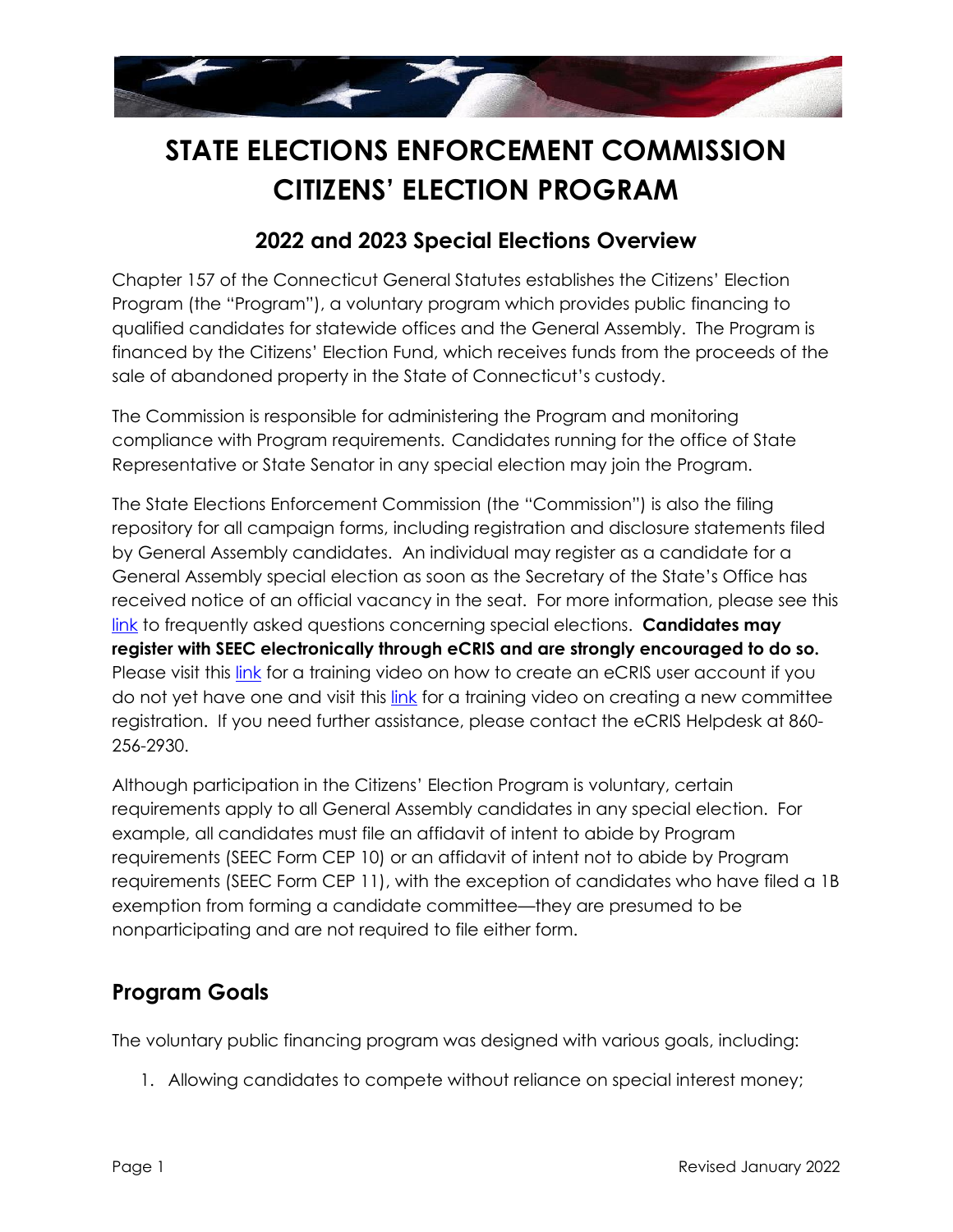

- 2. Allowing legislators the ability to make decisions free of the influence of or the appearance that they have been influenced by donations of special interests;
- 3. Restoring public confidence in the electoral and legislative processes;
- 4. Increasing meaningful citizen participation; and
- 5. Providing the public with useful and timely disclosure of campaign finances.

To participate, candidates must agree to abide by certain requirements, including contribution and expenditure limits and mandatory disclosure.

## **Affidavit of Intent to Abide or Affidavit of Intent Not to Abide**

All General Assembly candidates in any special election are required to file an affidavit with the Commission, with the exception of candidates who have filed a 1B exemption from forming a candidate committee—they are presumed to be nonparticipating and are not required to file either form. Candidates who elect to participate in the Program ("participating candidates") must complete the Affidavit of Intent to Abide by Expenditure Limits and Other Program Requirements (SEEC Form CEP 10). Candidates who elect not to participate in the Program ("nonparticipating candidates") must complete the Affidavit of Intent Not to Abide by Expenditure Limits (SEEC Form CEP 11). **Either affidavit must be received by the Commission no later than 4:00 p.m. on the 25th day before the special election date**.

#### **Qualifying Threshold**

To qualify for public financing, candidates must demonstrate they have adequate support from the public. General Assembly candidates accomplish this by meeting a two-part "threshold" that sets requirements for the aggregate amount of money which the candidate's committee must raise and the minimum number of individuals from the candidate's district who must have contributed between \$5 and \$290 to the candidate's committee. Communicator lobbyists may only contribute up to \$100.

Committees seeking to raise online contributions should contact the Candidate Services Unit at 860-256-2985 for information on setting up an online contribution interface that collects all of the information necessary and to have our staff review the online contribution interface *before it goes live and starts receiving contributions*.

Qualifying contributions are small monetary contributions from individual human beings and sole proprietorships, and do not include in-kind contributions, personal funds, or loans. Qualifying contributions must be fully disclosed and adequately documented.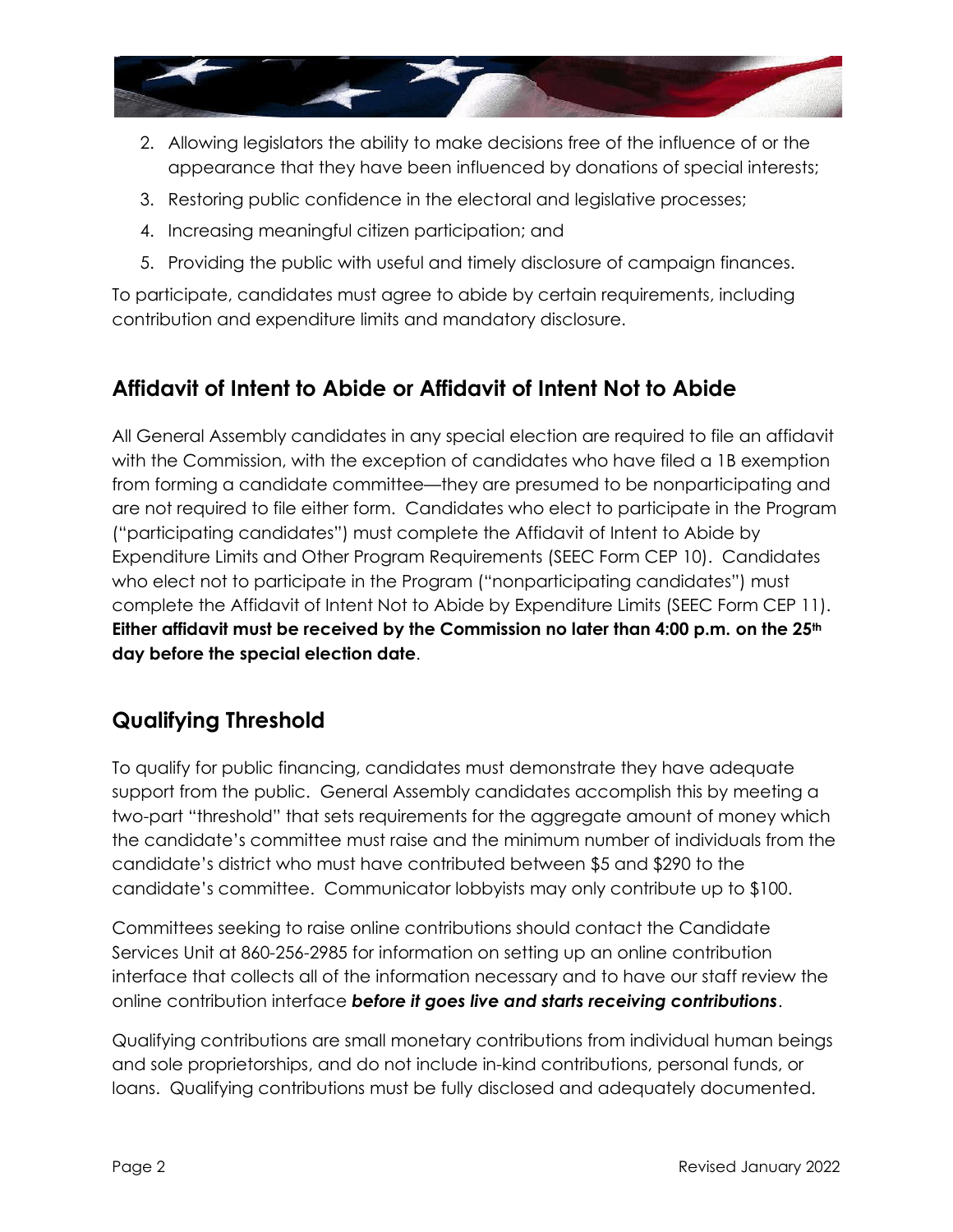

Principals of current and prospective state contractors may not make qualifying contributions.

| <b>Office Sought</b>                  | <b>Aggregate Contribution</b><br>Requirement<br><b>Individuals Only</b> | <b>Minimum Individual Resident</b><br><b>Contributions</b>                           |
|---------------------------------------|-------------------------------------------------------------------------|--------------------------------------------------------------------------------------|
| <b>State Senator</b>                  | \$13,000                                                                | 225 residents of municipalities<br>included, in whole or in part,<br>in the district |
| <b>State</b><br><b>Representative</b> | \$4,300                                                                 | 113 residents of municipalities<br>included, in whole or in part,<br>in the district |

#### **Candidate's Use of Personal Funds**

The Program permits candidates to provide a limited amount of personal funds to their candidate committees. Candidates may only provide such personal funds to their candidate committees *before applying for initial grants*. The grant will be reduced by the amount of any *allowable personal funds provided.* Personal funds do not constitute qualifying contributions.

| <b>Office Sought</b>        | <b>Maximum Allowable</b><br><b>Personal Funds</b> |
|-----------------------------|---------------------------------------------------|
| <b>State Senator</b>        | \$2,000                                           |
| <b>State Representative</b> | \$1,000                                           |

#### **Loans to the Candidate Committee**

The Program expressly limits the aggregate amount and permissible sources of any loans provided to the candidate committees of candidates intending to participate in the Program to an aggregate of \$1,000 from financial institutions. The term "financial institution" includes "a bank, Connecticut credit union, federal credit union, an out-of-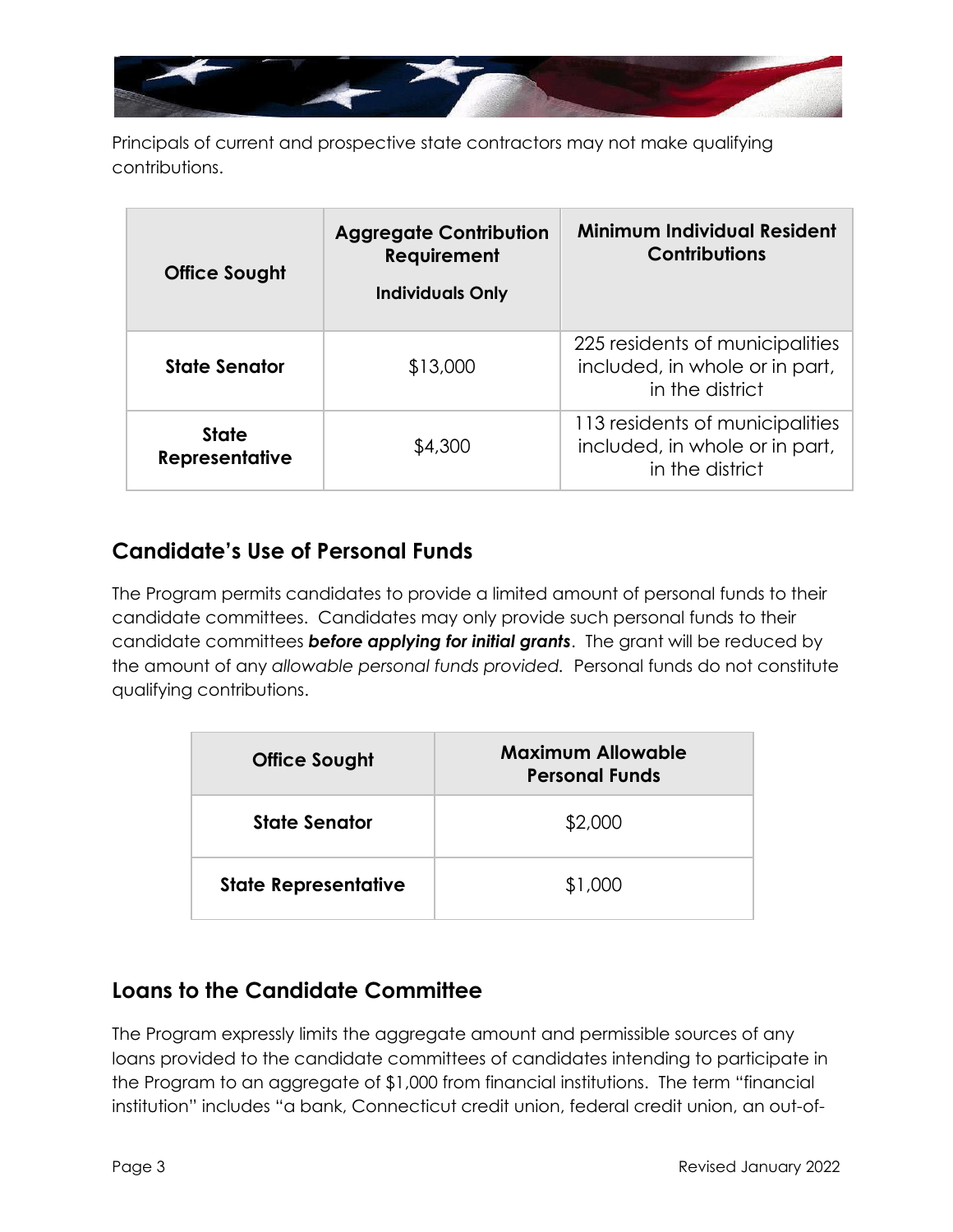

state bank that maintains a branch in this state and an out-of-state credit union that maintains an office in this state." General Statutes § 36a-41. No person, political committee, or party committee can endorse or guarantee a loan or aggregate loans exceeding \$500, except the candidate, or, in a general election, a state central committee, may endorse or guarantee a loan or aggregate loans from financial institutions up to \$1,000.

The \$1,000 loan limit applies to candidate committees of candidates seeking any statewide or legislative office covered by the Program. Program requirements further provide that any such borrowed funds do not constitute qualifying contributions. A participating candidate must repay all outstanding loans before applying for a grant from the Citizens' Election Fund.

#### **Ballot Requirement**

In addition to raising the required amount of qualifying contributions, candidates must also qualify for the ballot to be eligible to receive public funds. This ballot requirement applies in any primary, general or special election. The Office of the Secretary of the State administers the ballot qualification process. For more information, contact the Secretary of the State, Legislative and Election Administration Division at 860-509-6100 (or toll-free at 800-540-3764). Note: If a candidate raises the required qualifying contributions and qualifies for the ballot as a minor party or petitioning candidate, such candidate must meet additional requirements to receive a grant, as discussed below.

#### **Grant Application Package**

The grant application package contains four parts:

- 1. A completed and signed grant application form (SEEC Form CEP 15);
- 2. A completed and signed campaign finance disclosure statement (SEEC Form 30) that itemizes all financial activity since the last filed disclosure statement, complete as of no more than three days before the date of submission;
- 3. Copies of documentation of qualifying contributions provided to the candidate committee (Qualifying Contribution Certification Forms or other required documentation); and
- 4. A committee check made out to "Citizens' Election Fund" for the amount of any excess qualifying contributions (i.e., the "buffer").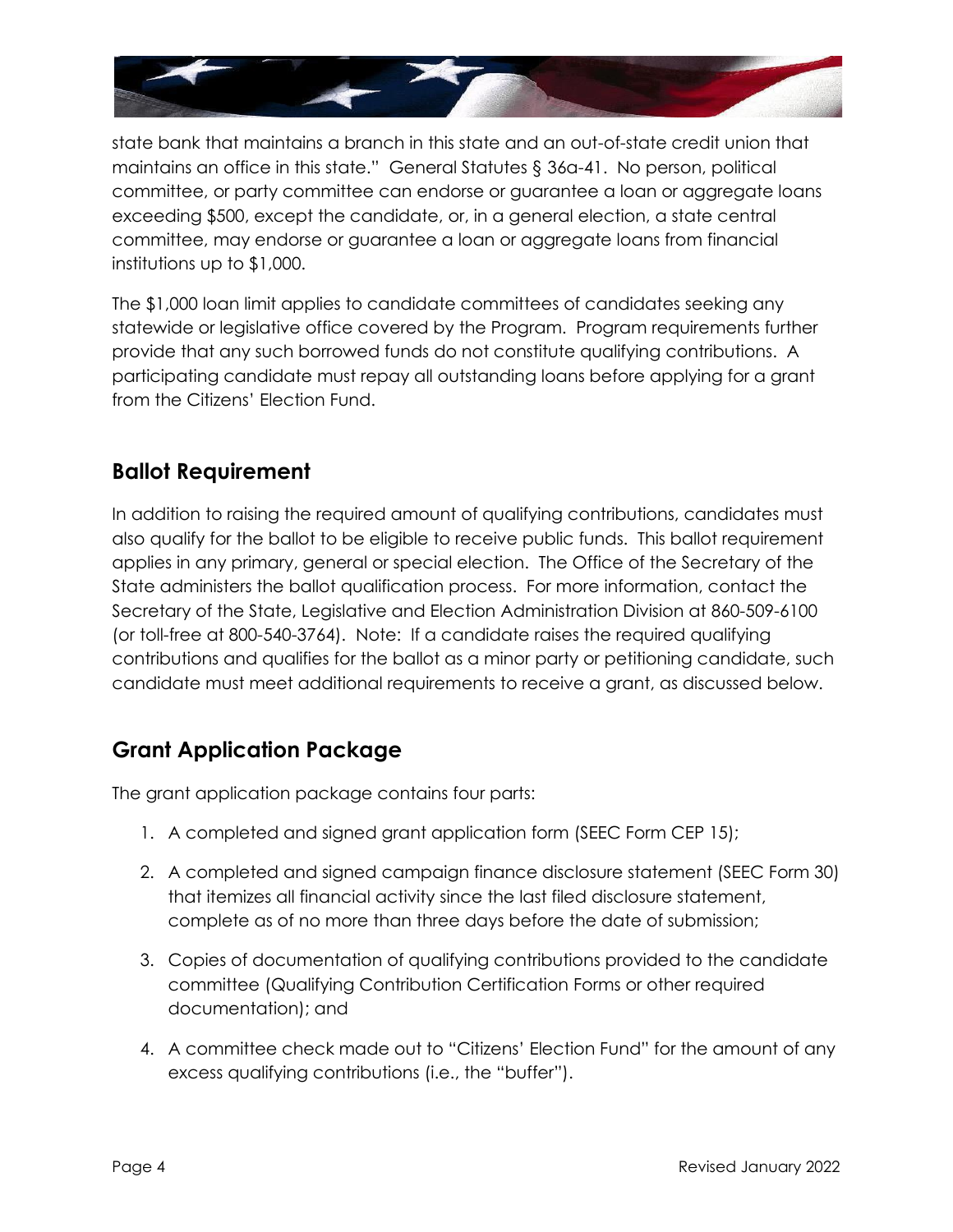

**The last date a participating candidate can apply for a grant is no later than ten business days before the date of the special election. Candidates are encouraged to submit their grant application as early as possible. Candidates who apply on the last possible application date will have little if any time to cure any mistakes.** 

## **Grant Amounts**

A candidate's eligibility for a public grant hinges on demonstrating significant public support. The Program bases a candidate committee's grant amount on the level of public support as demonstrated by how each candidate qualifies for the ballot, and, in some instances, by a show of support based on the number of nominating petition signatures a candidate obtains (as set forth below). In some circumstances, a candidate may utilize the nominating petition process to qualify for a grant, or, if already eligible for a partial grant, to increase the amount of the grant if the candidate receives enough nominating petition signatures to meet certain thresholds demonstrating significant public support.

#### **Special Election Grants - Major Party Candidates**

Eligible major party candidates who qualify for the ballot in a special election may qualify to receive a grant for the special election campaign. The amount of the special election grant is reduced by the allowable amount of personal funds, if any, provided by the candidate before applying.

| <b>Office Sought</b>        | <b>Special Election Grant Amount</b><br><b>Major Party</b> |
|-----------------------------|------------------------------------------------------------|
| <b>State Senator</b>        | \$84,596.25                                                |
| <b>State Representative</b> | \$24,881.25                                                |

#### **Special Election Grant Amounts - Major Party Candidates**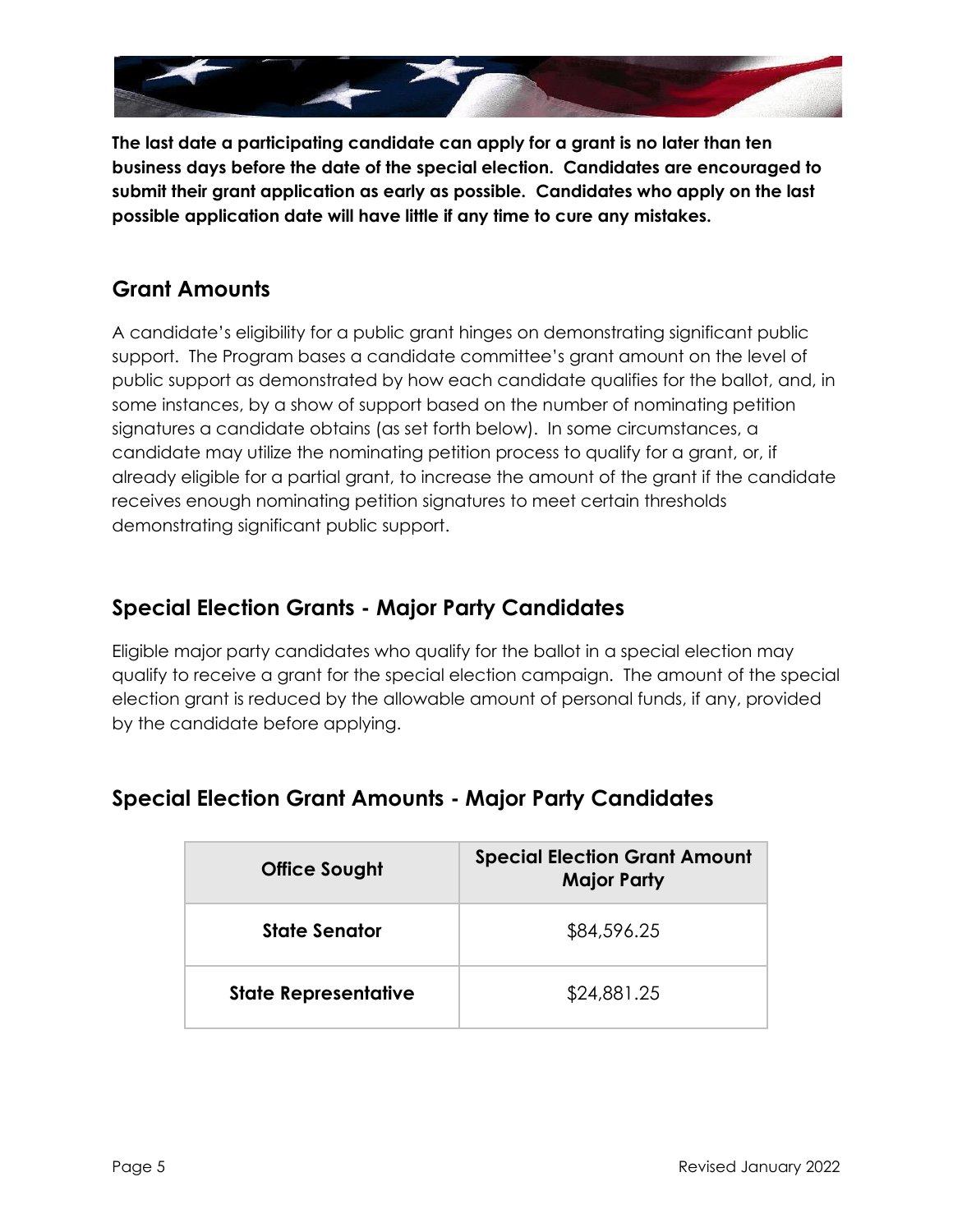

### **Special Election Grants – Minor Party Candidates**

Candidates who have the nomination of a minor party may demonstrate public support either through prior vote totals or through petitioning.

- If a candidate for the same office representing the same minor party in the prior regular election received 20% or more of the votes cast for that office, the eligible minor party candidate in the current election may qualify to receive the full grant amount for the special election.
- If a candidate for the same office representing the same minor party in the prior regular election received at least 15% of the votes cast for that office, the eligible minor party candidate in the current election may qualify to receive 2/3 of the full grant for the special election.
- If a candidate for the same office representing the same minor party in the prior regular election received at least 10% of the votes cast for that office, the eligible minor party candidate in the current election may qualify to receive 1/3 of the full grant for the special election.
- If a candidate for the same office representing the same minor party in the prior election achieved ballot status but received less than 10% of the votes cast for that office, the eligible minor party candidate who has achieved ballot status in the current election may, within the deadlines set by law, qualify for a grant through the use of nominating petitions approved by the Secretary of the State pursuant to General Statutes § 9-453o.
- Minor party candidates who receive less than the full grant amount can continue to raise and spend additional contributions, known as "differential contributions," which must meet the criteria for qualifying contributions, up to the amount of the full applicable grant for the special election for that office.
- Minor party candidates who receive a grant and report a deficit in post-election disclosure statements may also be eligible to receive supplemental grant money depending on the percentage of votes received by such candidate.

#### **Special Election Grant Amounts – Minor Party Candidates**

| <b>Office Sought</b>  | <b>Candidate Eligible for</b>   | <b>Candidate Eligible</b> | <b>Candidate Eligible</b> |
|-----------------------|---------------------------------|---------------------------|---------------------------|
|                       | <b>Full Grant - Prior Party</b> | for 2/3 Grant - Prior     | for 1/3 Grant - Prior     |
|                       | Candidate Received              | <b>Party Candidate</b>    | <b>Party Candidate</b>    |
|                       | at Least 20% of Votes           | Received at Least         | Received at Least         |
|                       | Cast for Office in Prior        | 15% of Votes Cast         | 10% of Votes Cast for     |
|                       | <b>General Election</b>         | for Office in Prior       | Office in Prior           |
|                       |                                 | <b>General Election</b>   | <b>General Election</b>   |
| <b>State Senator</b>  | \$84,596.25                     | \$56,397.50               | \$28,198.75               |
| <b>State</b>          | \$24,881.25                     | \$16,587.50               | \$8,293.75                |
| <b>Representative</b> |                                 |                           |                           |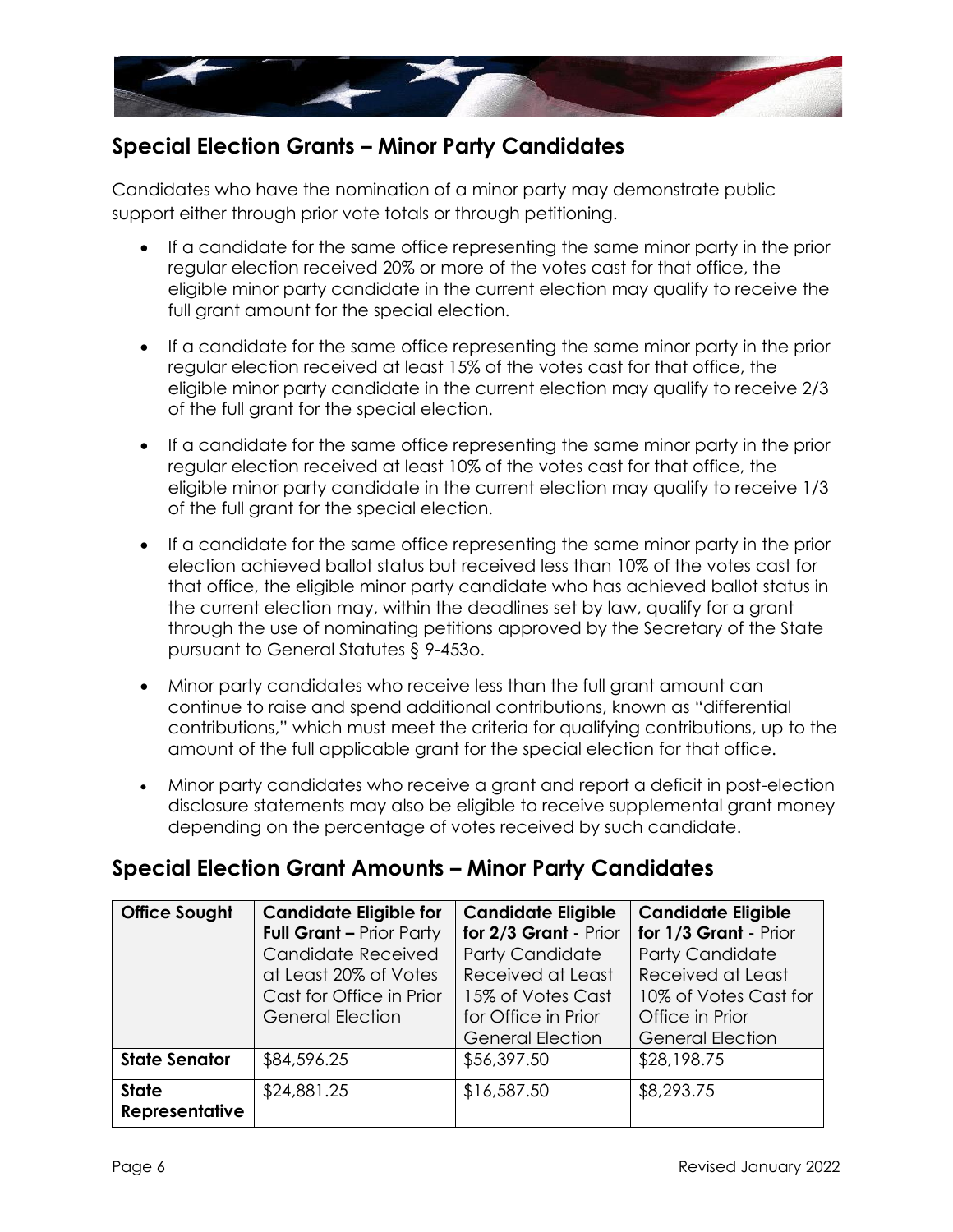

#### **Special Election Grants – Petitioning Candidates**

A candidate who is not nominated by a party, but who petitions onto the ballot, may qualify for a grant by demonstrating public support through the nominating petition process. Any questions about the nominating petition process, including deadlines for submitting nominating petitions, should be directed to the Office of the Secretary of the State (860-509-6100).

- If a petitioning candidate's nominating petition is signed by electors equaling at least 20% of the votes cast for that office in the prior general election, the eligible petitioning party candidate in the current election may qualify to receive the full grant for the special election.
- If a petitioning candidate's nominating petition is signed by electors equaling at least 15% of the votes cast for that office in the prior general election, the eligible petitioning party candidate in the current election may qualify to receive 2/3 of the full grant for the special election.
- If a petitioning candidate's nominating petition is signed by electors equaling at least 10% of the votes cast for that office in the prior general election, the eligible petitioning party candidate in the current election may qualify to receive 1/3 of the full grant for the special election.
- Petitioning candidates who receive less than the full grant amount may also raise differential contributions that meet the criteria for qualifying contributions to make up the difference between the grant amount received by such candidate and the full grant amount for the special election for that office.
- Petitioning candidates who receive a grant and report a deficit in post-election disclosure statements may be eligible to receive supplemental grant money depending on the percentage of votes received by such candidate.

#### **Special Election Grant Amounts – Petitioning Candidates**

| <b>Office Sought</b>  | <b>Candidate Eligible</b><br>for Full Grant - | <b>Candidate Eligible</b><br>for $2/3$ Grant - | <b>Candidate Eligible</b><br>for $1/3$ Grant - |
|-----------------------|-----------------------------------------------|------------------------------------------------|------------------------------------------------|
|                       |                                               |                                                |                                                |
|                       | Nominating                                    | Nominating Petition                            | Nominating                                     |
|                       | Petition Signed by                            | Signed by Electors                             | Petition Signed by                             |
|                       | <b>Electors Equaling</b>                      | Equaling at Least                              | <b>Electors Equaling</b>                       |
|                       | at Least 20% of All                           | 15% of All Votes                               | at Least 10% of All                            |
|                       | <b>Votes Cast for</b>                         | Cast for Office in                             | <b>Votes Cast for</b>                          |
|                       | Office in Prior                               | <b>Prior General</b>                           | Office in Prior                                |
|                       | <b>General Election</b>                       | Election                                       | <b>General Election</b>                        |
| <b>State Senator</b>  | \$84,596.25                                   | \$56,397.50                                    | \$28,198.75                                    |
| <b>State</b>          | \$24,881.25                                   | \$16,587.50                                    | \$8,293.75                                     |
| <b>Representative</b> |                                               |                                                |                                                |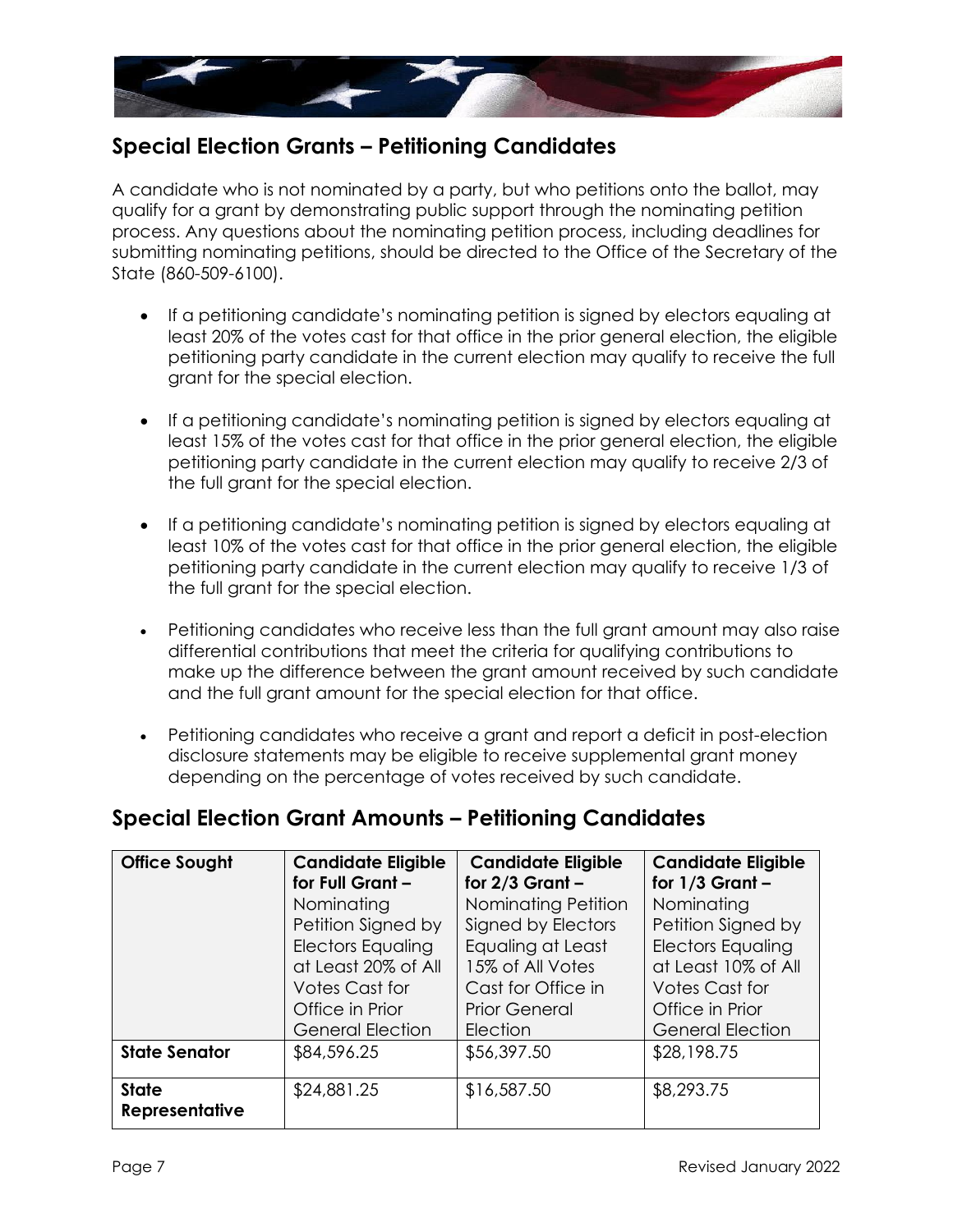

## **Expenditure Limits (Special Election)**

Participating in the Program is voluntary; however, candidates who elect to participate must abide by the Program's expenditure limits. The Program establishes expenditure limits for two distinct periods of a special election cycle: (1) the **pre-general election period**, during which candidates raise qualifying contributions in order to demonstrate that they have the threshold of support necessary to qualify for a Program grant; and (2) the **general election campaign period**, which is the period of the special election campaign and begins the day following nomination or ballot access.

## **Pre-General Election Period Expenditure Limits (Special Election)**

Expenditures during the pre-general election period are limited to the required amount of qualifying contributions, plus any allowable personal funds (if the candidate chooses to provide personal funds) to the candidate committee.

| <b>Office Sought</b>                  | <b>Aggregate</b><br>Qualifying<br><b>Contributions</b><br>(QC) | Maximum<br><b>Allowable</b><br><b>Personal Funds</b><br>(PF) | <b>Spending Limit</b><br>$(QC + PF)$ |
|---------------------------------------|----------------------------------------------------------------|--------------------------------------------------------------|--------------------------------------|
| <b>State Senator</b>                  | \$13,000                                                       | \$2,000                                                      | $$13,000 - $15,000$                  |
| <b>State</b><br><b>Representative</b> | \$4,300                                                        | \$1,000                                                      | $$4,300 - $5,300$                    |

## **General Election Campaign Period Expenditure Limits (Special Election)**

A candidate's general election campaign expenditure limit for a special election is calculated by adding:

- Amount of special election grant, *and*
- Any unspent qualifying contributions or unspent personal funds provided by the candidate during the pre-general election period.

Additionally, minor and petitioning party candidates who receive less than the full grant amount may raise and spend differential contributions, that is, additional contributions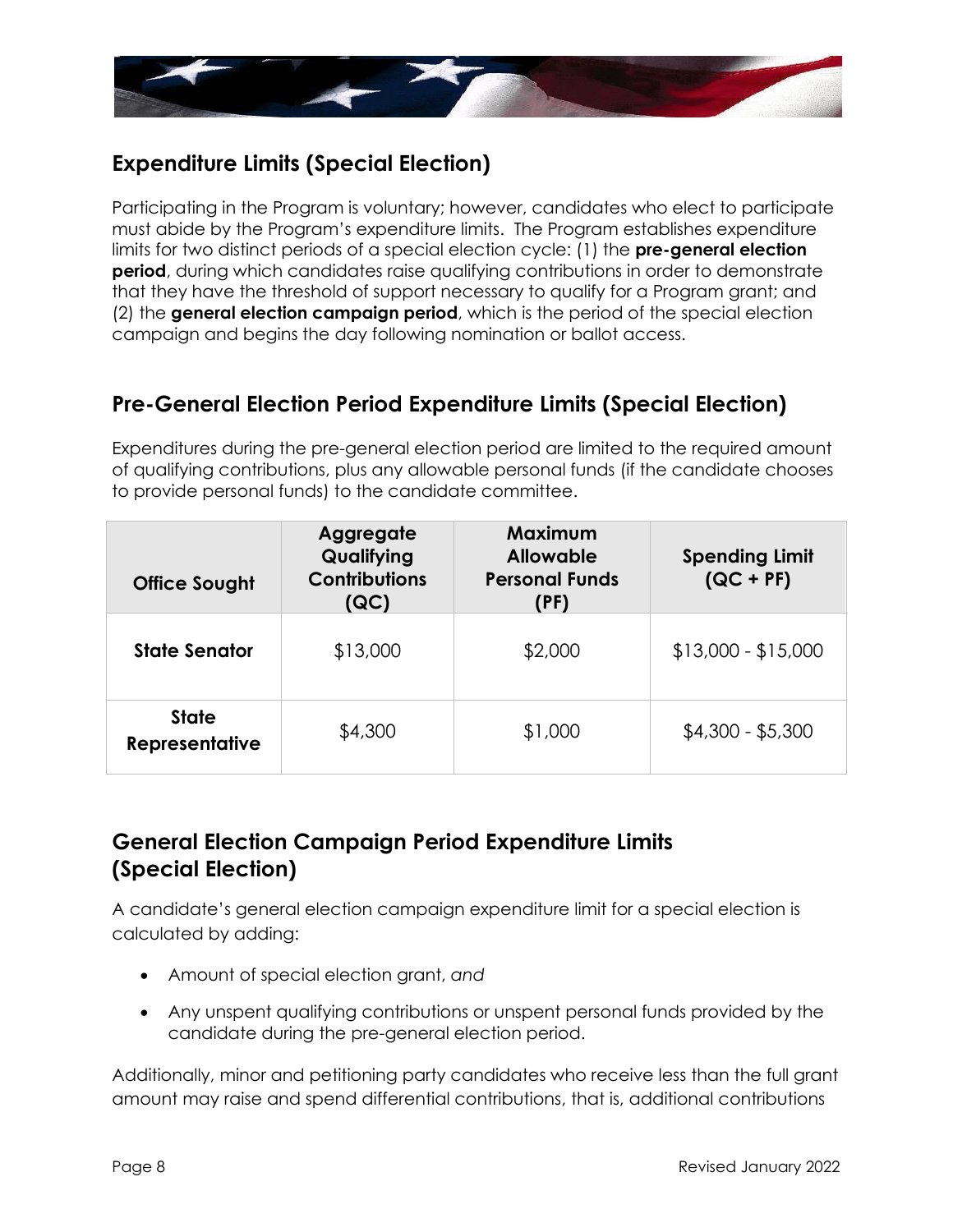

that meet the criteria for qualifying contributions to make up the difference between the grant received and the amount of the full applicable grant.

#### **Permissible Expenditures**

- Public funds may be used only for campaign-related expenditures made to advance the participating candidate's special election campaign.
- Campaigns must maintain detailed documentation indicating that campaign expenditures were made to directly further the participating candidate's special election campaign. Such documentation should be created at the time of the transaction.
- Campaign records are subject to comprehensive audits to ensure compliance with Program requirements.

# **Permissible expenditures for participating candidates include but are not limited to**:

- **Political campaign advertising expenses,** such as advertisements in any communications medium; production or postage costs related to customary campaign items, such as flyers, signs, stickers, t-shirts, hats, buttons, etc.;
- **Campaign promotional events**, including expenditures for food, space rental, staff and entertainment at such events;
- **Polling or get-out-the-vote activities** in furtherance of the participating candidate's campaign;
- **Food and beverages for campaign workers** not to exceed \$20 per person for breakfast, \$25 per person for lunch, or \$35 per person for dinner;
- **Salaries for campaign staff or consultants**, provided a written agreement is signed before the performance of any work or services, and contemporaneous detailed records are kept documenting the work performed or services rendered (for example, timesheets, work logs, etc.);
- **Campaign office expenses**, including office rent (with a written lease) and office supplies, equipment, and furniture;
- **Limited post-election expenses,** such as costs of photocopies associated with compliance with the Commission's post-election review of the participating candidate's campaign.